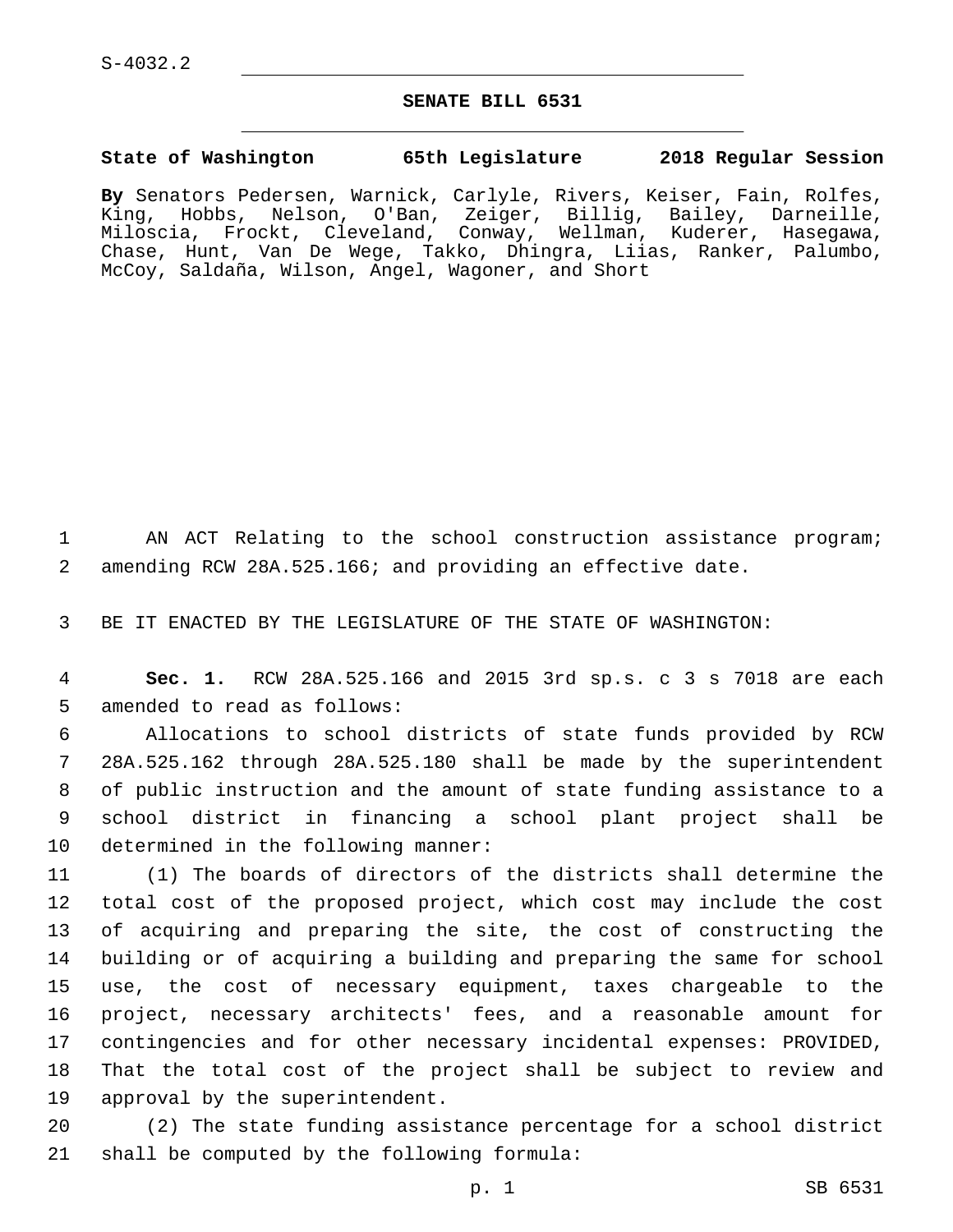The ratio of the school district's adjusted valuation per pupil divided by the ratio of the total state adjusted valuation per pupil shall be subtracted from three, and then the result of the foregoing shall be divided by three plus (the ratio of the school district's adjusted valuation per pupil divided by the ratio of the total state adjusted valuation per pupil).6

| 7  |          | District adjusted | Total state               |                 |
|----|----------|-------------------|---------------------------|-----------------|
| 8  |          | 3-valuation       | $\div$ adjusted valuation |                 |
| 9  | Computed | per pupil         | per pupil                 | <b>State</b>    |
| 10 |          |                   |                           | $=$ - % Funding |
| 11 | Ratio    | District adjusted | Total state               | Assistance      |
| 12 |          | $3 +$ valuation   | $\div$ adjusted valuation |                 |
| 13 |          | per pupil         | per pupil                 |                 |

 PROVIDED, That in the event the state funding assistance percentage to any school district based on the above formula is less than 16 ((twenty)) thirty percent and such school district is otherwise eligible for state funding assistance under RCW 28A.525.162 through 28A.525.180, the superintendent may establish for such district a 19 state funding assistance percentage not in excess of ((twenty)) thirty percent of the approved cost of the project, if the superintendent finds that such additional assistance is necessary to provide minimum facilities for housing the pupils of the district.

 (3) In addition to the computed state funding assistance percentage developed in subsection (2) of this section, a school district shall be entitled to additional percentage points determined by the average percentage of growth for the past three years. One percent shall be added to the computed state funding assistance percentage for each percent of growth, with a maximum of twenty 29 percent.

 (4) In computing the state funding assistance percentage in subsection (2) of this section and adjusting the percentage under subsection (3) of this section, students residing outside the school district who are enrolled in alternative learning experience courses under RCW 28A.232.010 shall be excluded from the count of total pupils. In lieu of the exclusion in this subsection, a district may submit an alternative calculation for excluding students enrolled in alternative learning experience courses. The alternative calculation must show the student headcount use of district classroom facilities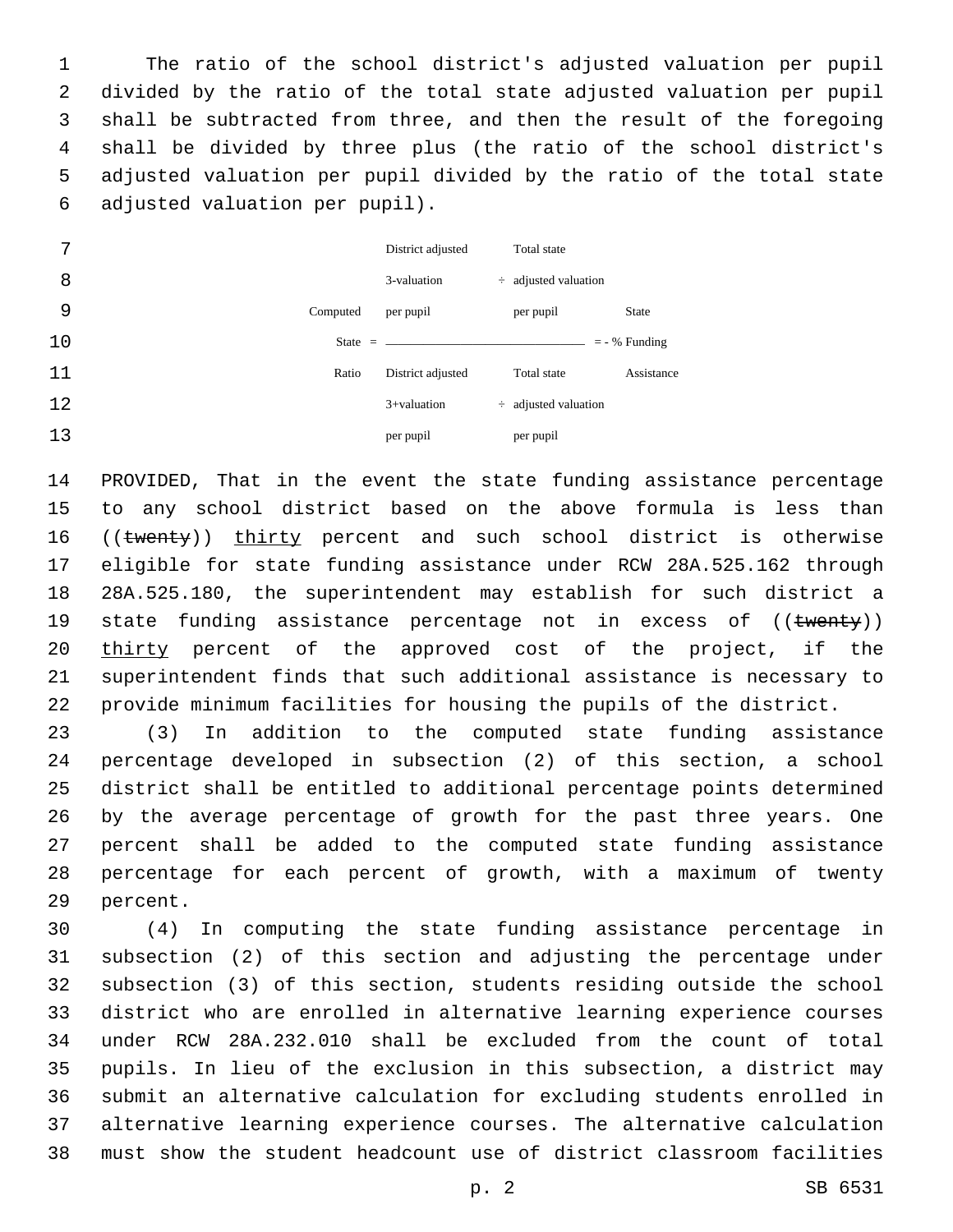on a regular basis for a reasonable duration by out-of-district alternative learning experience students subtracted by the headcount of in-district alternative learning experience students not using district classroom facilities on a regular basis for a reasonable duration. The alternative calculation must be submitted in a form approved by the office of the superintendent of public instruction. The office of the superintendent of public instruction must develop rules to define "regular basis" and "reasonable duration."

 (5) The approved cost of the project determined in the manner prescribed in this section multiplied by the state funding assistance percentage derived as provided for in this section shall be the amount of state funding assistance to the district for the financing of the project: PROVIDED, That need therefor has been established to the satisfaction of the superintendent: PROVIDED, FURTHER, That additional state funding assistance may be allowed if it is found by the superintendent, considering policy recommendations from the school facilities citizen advisory panel that such assistance is necessary in order to meet (a) a school housing emergency resulting from the destruction of a school building by fire, the condemnation of a school building by properly constituted authorities, a sudden excessive and clearly foreseeable future increase in school population, or other conditions similarly emergent in nature; or (b) a special school housing burden resulting from projects of statewide significance or imposed by virtue of the admission of nonresident students into educational programs established, maintained and operated in conformity with the requirements of law; or (c) a deficiency in the capital funds of the district resulting from financing, subsequent to April 1, 1969, and without benefit of the state funding assistance provided by prior state assistance programs, the construction of a needed school building project or projects approved in conformity with the requirements of such programs, after having first applied for and been denied state funding assistance because of the inadequacy of state funds available for the purpose, or (d) a condition created by the fact that an excessive number of students live in state owned housing, or (e) a need for the construction of a school building to provide for improved school district organization or racial balance, or (f) conditions similar to those defined under (a), (b), (c), (d), and (e) of this subsection, 39 creating a like emergency.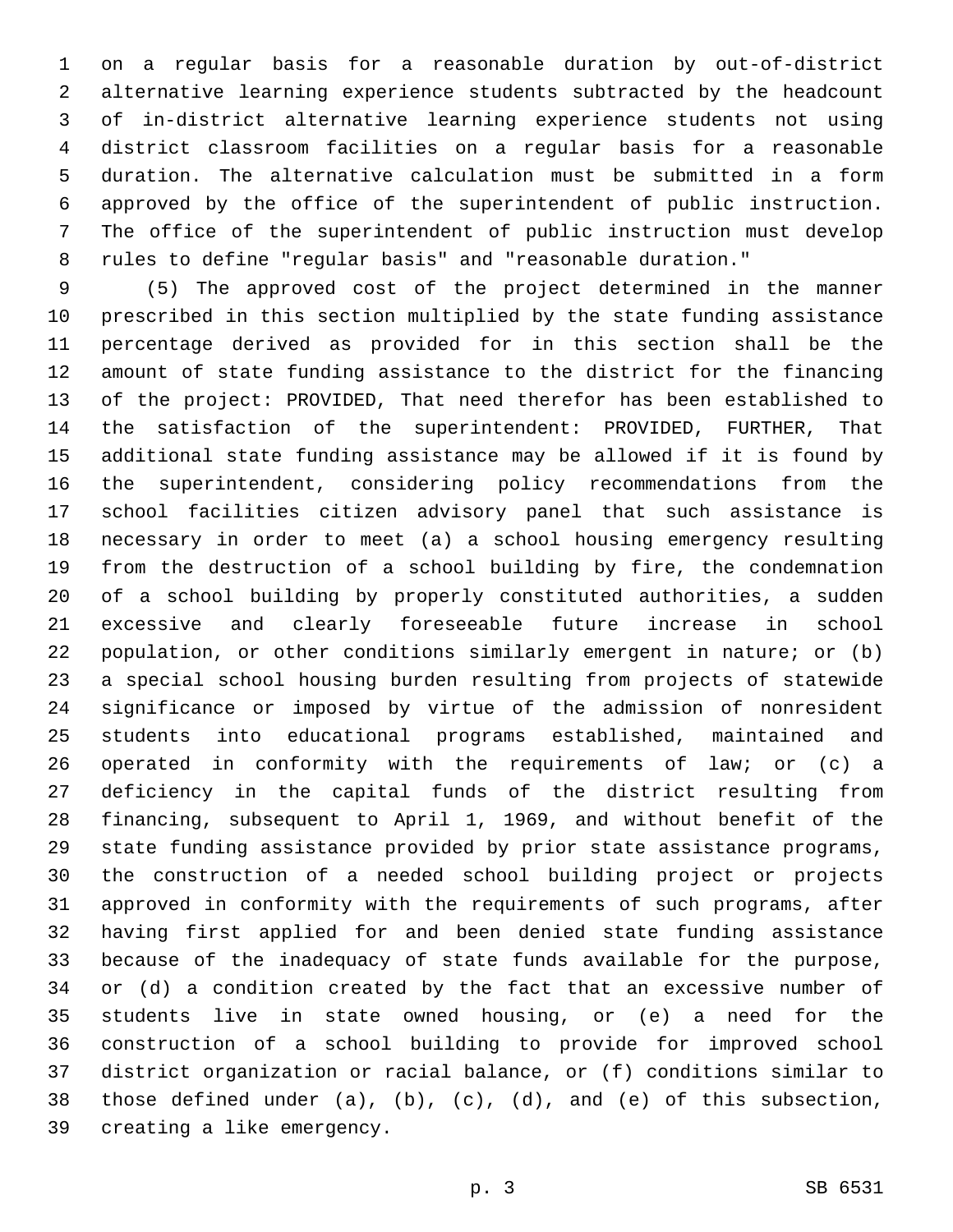(6) ((For the 2015-2017 biennium, schools determined to have a 2 lack of sufficient space to provide science classrooms or labs, to meet the requirements of law, have a special housing burden condition similar to those defined under subsection (5)(b) of this section, 5 creating a like emergency. For the 2015-2017 biennium, school districts are entitled to additional percentage points for school construction projects that have a special housing burden condition only and have received private donations in the form of cash, in-9 kind, or equipment of more than one hundred thousand dollars. The additional percentage points are determined by (a) school district student enrollments in the free and reduced-price meals program, (b) 12 school district class as defined by RCW 28A.300.065, and (c) the funding assistance percentage as calculated in subsection (2) of this 14 section. The additional percentage points under (a) of this 15 subsection are twenty percent of the percent of student enrollments 16 eligible and enrolled in the free and reduced-price meals program. The additional percentage points under (b) of this subsection are ten 18 for second class school districts. The additional percentage points under (c) of this subsection are ten for school districts with 20 funding assistance percentages of more than fifty percent.)) The state construction cost allocation used in calculating state assistance for construction of school facilities shall be provided as follows: (a) Two hundred fifty-four dollars and seventeen cents in the 25 fiscal year ending June 30, 2020; (b) Two hundred eighty-two dollars and ninety-five cents in the 27 fiscal year ending June 30, 2021; (c) Three hundred twelve dollars and forty cents in the fiscal year ending June 30, 2022; (d) Three hundred forty-two dollars and forty cents in the fiscal year ending June 30, 2023; (e) Three hundred seventy-three dollars and five cents in the 33 fiscal year ending June 30, 2024; (f) Four hundred two dollars and sixty-one cents in the fiscal year ending June 30, 2025; and (g) Beginning with the fiscal year ending June 30, 2026, and thereafter, the state construction cost allocation used in calculating state assistance for construction of school facilities shall be based on the average cost of new construction at the time of bid of the projects funded by the school construction assistance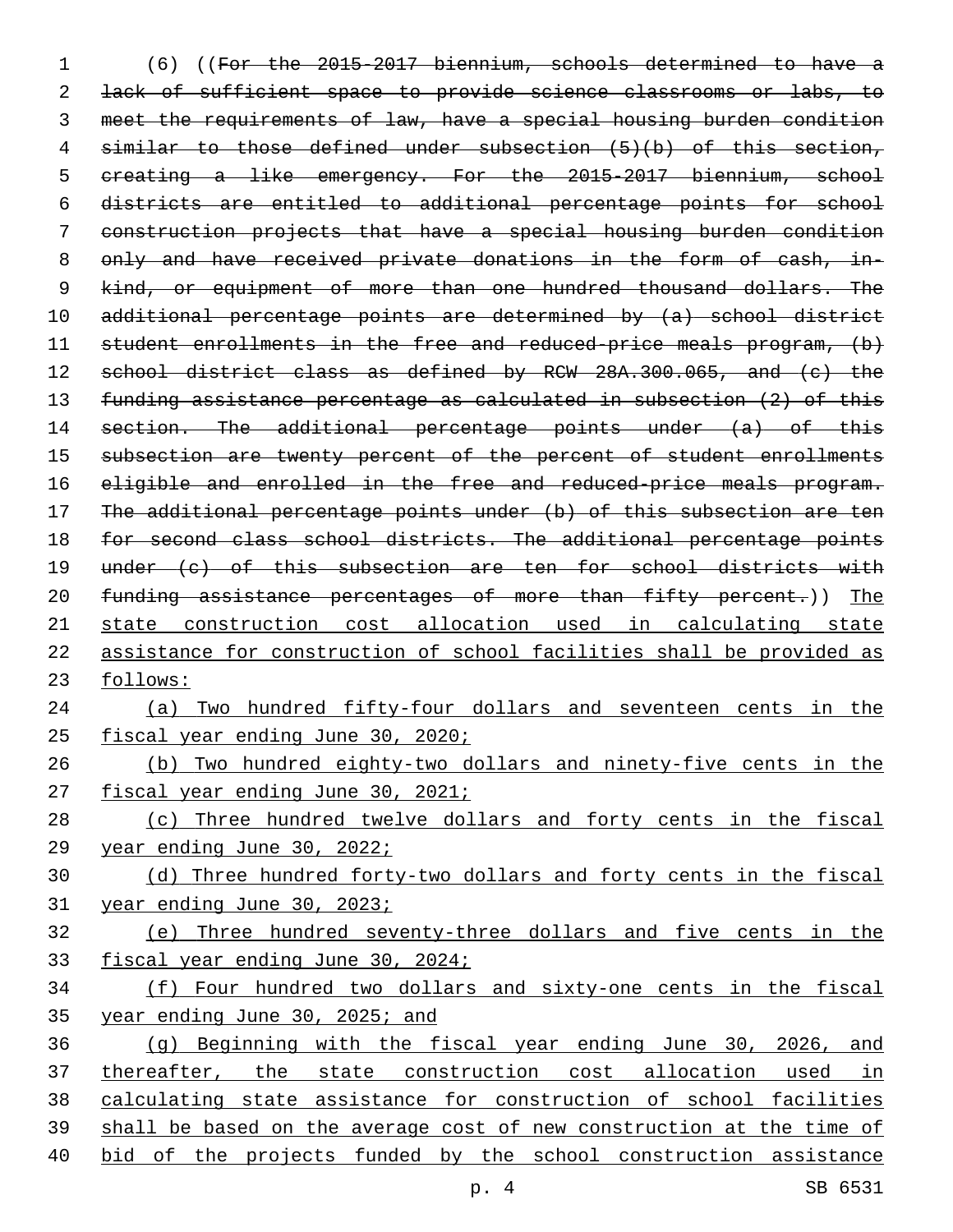| 1  | program in the previous fiscal year adjusted for a construction       |  |  |
|----|-----------------------------------------------------------------------|--|--|
| 2  | inflation factor. The superintendent of public instruction must work  |  |  |
| 3  | with the office of financial management to determine the annual       |  |  |
| 4  | construction inflation factor.                                        |  |  |
| 5  | (7) State funding assistance in the construction of school            |  |  |
| 6  | facilities for grade kindergarten through grade twelve and classrooms |  |  |
| 7  | planned for the exclusive use of students with disabilities shall be  |  |  |
| 8  | based on a space allocation per enrolled student and shall be         |  |  |
| 9  | provided as follows:                                                  |  |  |
| 10 | (a) For the fiscal year ending June 30, 2020:                         |  |  |
| 11 | (i) One hundred square feet maximum per student in kindergarten       |  |  |
| 12 | through grade six;                                                    |  |  |
| 13 | (ii) One hundred thirty square feet maximum per student in grades     |  |  |
| 14 | seven and eight;                                                      |  |  |
| 15 | (iii) One hundred forty square feet maximum per student in grades     |  |  |
| 16 | nine through twelve; and                                              |  |  |
| 17 | (iv) One hundred forty-six square feet maximum per student in any     |  |  |
| 18 | grade for classrooms for students with developmental disabilities;    |  |  |
| 19 | (b) For the fiscal year ending June 30, 2021:                         |  |  |
| 20 | One hundred ten square feet maximum per student<br>(i)<br>in          |  |  |
| 21 | kindergarten through grade six;                                       |  |  |
| 22 | (ii) One hundred thirty-five square feet maximum per student in       |  |  |
| 23 | grades seven and eight;                                               |  |  |
| 24 | (iii) One hundred forty-five square feet maximum per student in       |  |  |
| 25 | grades nine through twelve; and                                       |  |  |
| 26 | (iv) One hundred forty-eight square feet maximum per student in       |  |  |
| 27 | any grade for classrooms for students with developmental              |  |  |
| 28 | disabilities;                                                         |  |  |
| 29 | (c) For fiscal year ending June 30, 2022:                             |  |  |
| 30 | (i) One hundred twenty square feet maximum per student in             |  |  |
| 31 | kindergarten through grade six;                                       |  |  |
| 32 | (ii) One hundred forty square feet maximum per student in grades      |  |  |
| 33 | seven and eight;                                                      |  |  |
| 34 | (iii) One hundred fifty square feet maximum per student in grades     |  |  |
| 35 | nine through twelve; and                                              |  |  |
| 36 | (iv) One hundred fifty square feet maximum per student in any         |  |  |
| 37 | grade for classrooms for students with developmental disabilities;    |  |  |
| 38 | (d) For fiscal year ending June 30, 2023:                             |  |  |
| 39 | (i) One hundred thirty square feet maximum per student in             |  |  |
| 40 | kindergarten through grade six;                                       |  |  |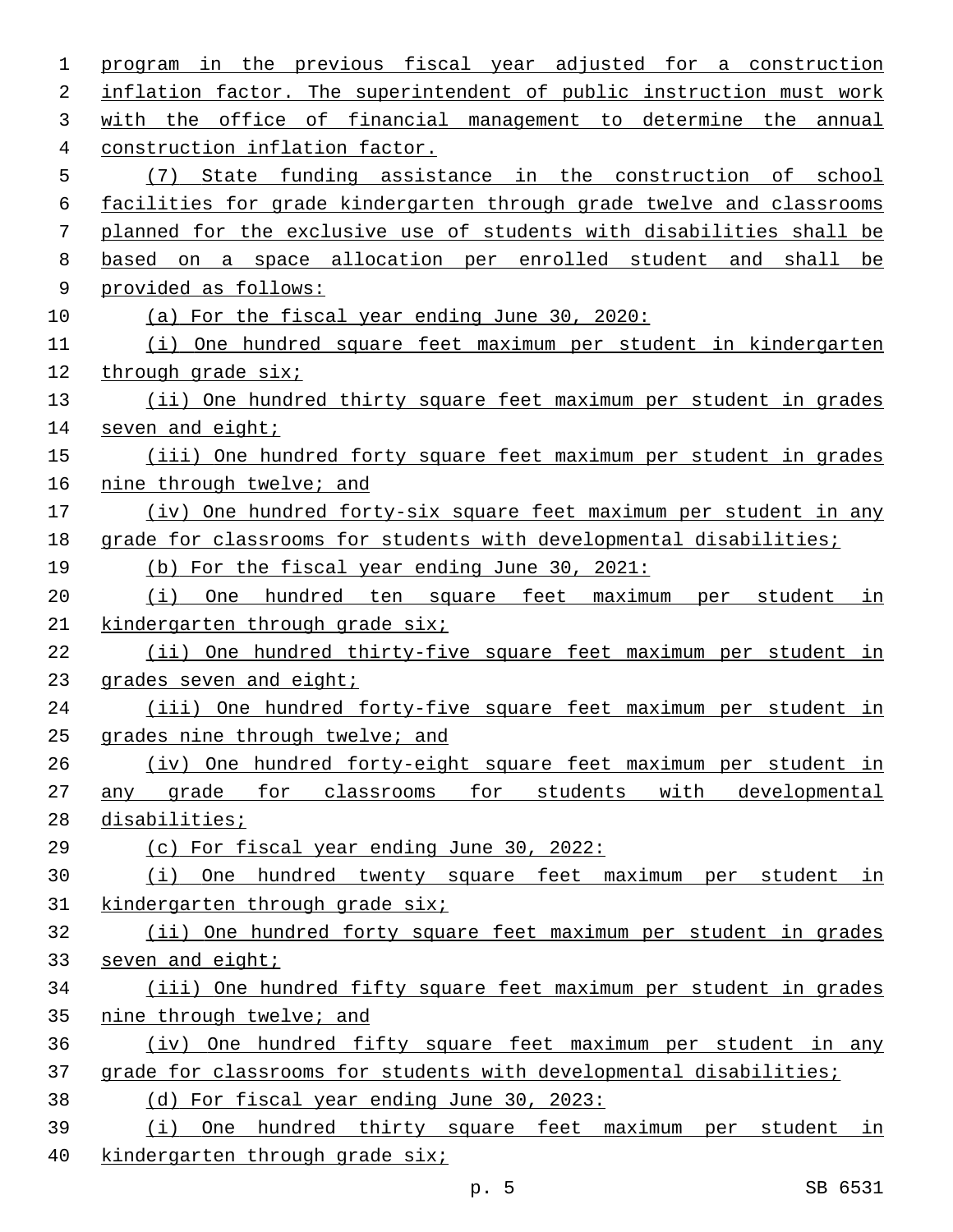| 1  | One hundred forty-five square feet maximum per student in<br>(iii)                   |
|----|--------------------------------------------------------------------------------------|
| 2  | grades seven and eight;                                                              |
| 3  | (iii) One hundred fifty-five square feet maximum per student in                      |
| 4  | grades nine through twelve; and                                                      |
| 5  | (iv) One hundred fifty-five square feet maximum per student in                       |
| 6  | students with<br>qrade<br>for classrooms<br>for<br>developmental<br>any              |
| 7  | disabilities;                                                                        |
| 8  | (e) For fiscal year ending June 30, 2024:                                            |
| 9  | (i) One hundred forty square feet maximum per student<br>in                          |
| 10 | kindergarten through grade six;                                                      |
| 11 | (ii) One hundred fifty square feet maximum per student in grades                     |
| 12 | seven and eight;                                                                     |
| 13 | (iii) One hundred sixty square feet maximum per student in grades                    |
| 14 | nine through twelve; and                                                             |
| 15 | (iv) One hundred sixty square feet maximum per student in any                        |
| 16 | grade for classrooms for students with developmental disabilities;                   |
| 17 | and                                                                                  |
| 18 | (f) For fiscal year ending June 30, 2025, and thereafter:                            |
| 19 | (i)<br>One hundred forty square feet maximum per student in                          |
| 20 | kindergarten through grade six;                                                      |
| 21 | (ii) One hundred fifty-five square feet maximum per student in                       |
| 22 | grades seven and eight;                                                              |
| 23 | (iii) One hundred sixty-five square feet maximum per student in                      |
| 24 | grades nine through twelve; and                                                      |
| 25 | (iv) One hundred sixty-five square feet maximum per student in                       |
| 26 | grade<br>students<br>with<br>developmental<br><u>for</u><br>classrooms<br>for<br>any |
| 27 | disabilities.                                                                        |
| 28 | (8) Space allocations for state funding assistance purposes for                      |
| 29 | districts with fewer than four hundred students in kindergarten                      |
| 30 | through grade eight or fewer than four hundred students in senior or                 |
| 31 | four-year high schools shall be provided as follows:                                 |
| 32 | Number of Headcount<br><b>Maximum Space</b>                                          |
| 33 | Students-Grades<br>Allocation                                                        |
| 34 | Kindergarten $-8$<br>Per Facility                                                    |
| 35 | $1 - 200$<br>42,000 square feet                                                      |
| 36 | 48,000 square feet<br>201-300                                                        |
| 37 | 301-399<br>52,000 square feet                                                        |